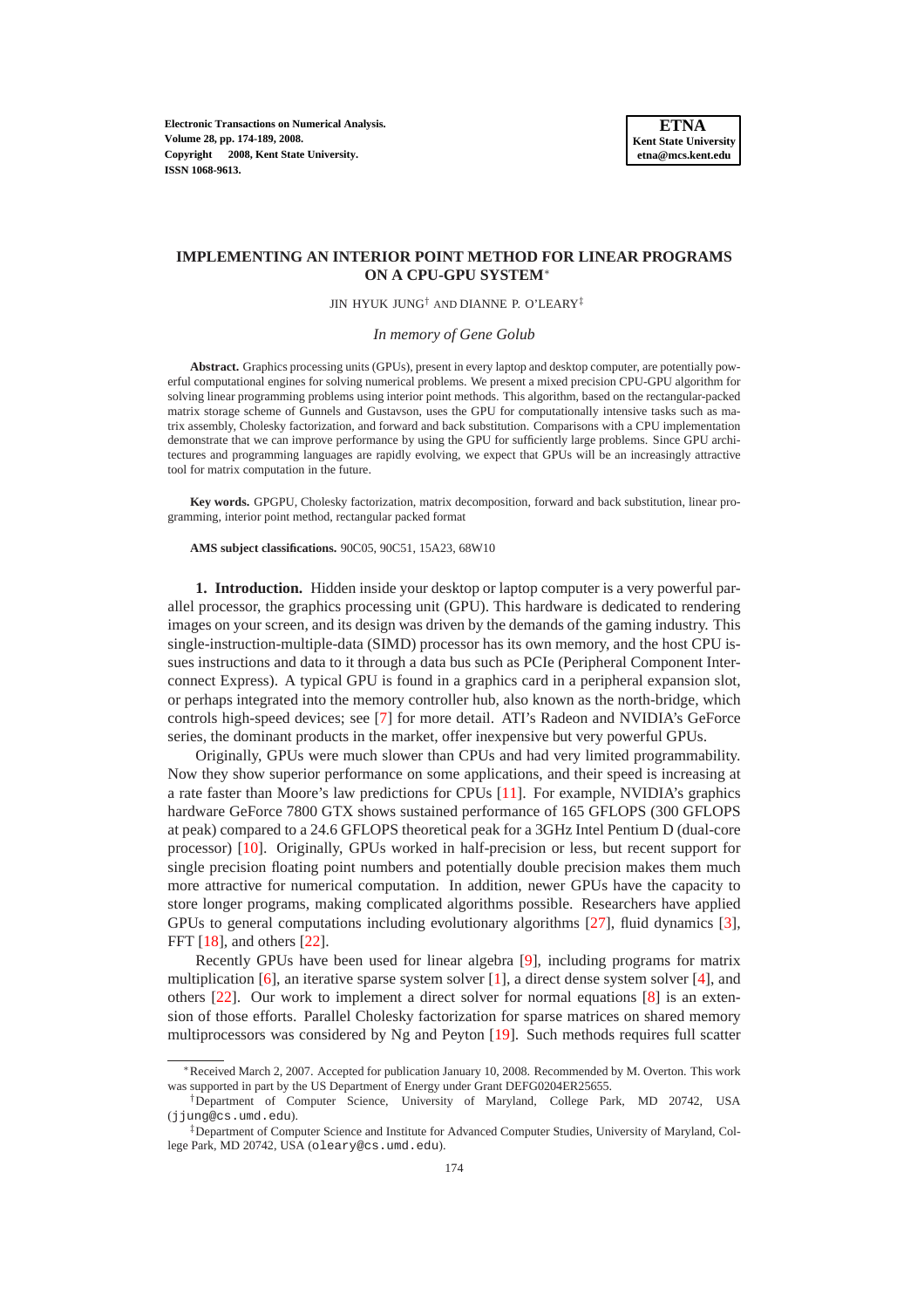operation, saving a computational result to a desired location. In addition it requires support for threads and synchronization among threads. These features had not been supported un-

In this paper we consider how use of the GPU can improve the performance of interior point methods (IPMs) for solving linear programming problems. We begin in section [2](#page-1-0) with a brief overview of GPU architecture and programming. Section [3](#page-4-0) presents the linear programming problem and the IPM and discusses how the work can be partitioned between the CPU and the GPU. Timing results are presented in section [4](#page-10-0) and conclusions in section [5.](#page-14-3)

til the GeForce 8 Series and CUDA (Compute Unified Device Architecture) were recently

released [\[21\]](#page-15-10).

<span id="page-1-0"></span>**2. GPU hardware and software.** In this section we briefly describe the architecture and programming of GPUs, concluding with an example of how two matrices might be added.

**2.1. GPU architecture.** A functional block diagram of a GPU (GeForce 6 and 7 Series) is presented in Figure  $2.1<sup>1</sup>$  $2.1<sup>1</sup>$ . The purpose of the GPU is rendering realistic two- or threedimensional scenes on two-dimensional displays. A scene is assembled from streams of vertices that specify polygons. The *vertex processors* manipulate each vertex depending on its attributes, which include positions, colors, and normal vectors. Polygons are then tessellated into triangles. Since current displays are two-dimensional and cannot directly show vector graphics, triangles are projected onto two-dimensional screen space and then transformed or rasterized by the *rasterizer* into *fragments*. To make the scenes realistic, *texture mapping* is performed by *fragment processors*, which color or shade the fragments using *textures* specified by a bitmap pattern. Each fundamental element of a texture is referred to as a *texel*.

A vertex in three-dimensions is represented as a four-dimensional vector  $(x, y, z, w)$  representing homogeneous coordinates in a three-dimensional projective space. Using these coordinates, a three-dimensional affine transformation can be represented by a linear transformation. A pixel's color is also represented as a four-dimensional vector  $(r, q, b, a)$  where  $r, g, b$ , and a denote red, green, blue, and alpha (opacity), respectively. Both the vertex and fragment processors are capable of processing four-dimensional vectors very efficiently.

A texture is the counterpart of an array on a CPU and can be used to represent vectors and matrices. The texture is frequently referred to as the *stream* in the streaming model perspective. For typical graphics applications, a bitmap is stored in a texture, but, for general computation, numerical values are stored. The outputs or pixels generated by the fragment processors are stored in *frame-buffer* memory which holds scenes to be displayed. Current GPUs are also capable of *render-to-texture* for rendering computational results directly to textures, which, in turn, can be fed back into the GPUs as new input streams without being copied back from the frame-buffer.

A computational *kernel* or a *GPU fragment program* is a set of GPU instructions which are initiated by a host CPU and applied to every element of a stream of fragments. Every fragment processor runs the same instruction at each cycle, in parallel. In addition, instructionlevel parallelism allows up to 4 arithmetic operations to be performed simultaneously in a fragment processor.

Most computations involve a series of kernel calls. A *single-pass* algorithm uses a single rasterization process, while a *multi-pass* algorithm is composed of multiple rasterization processes. A kernel is initiated with a stream of vertices issued by the host CPU. Since the shape of a matrix or a vector is rectangular, kernels for typical linear algebra operations are initiated by drawing a rectangle with four vertices. A kernel processes the entire stream of fragments

<sup>&</sup>lt;sup>1</sup>Beginning with the GeForce 8 Series, GPUs have unified processors and different stages of the rendering pipeline. The new pipeline stage is very flexible and compatible with the previous version; see [\[21\]](#page-15-10) for more details.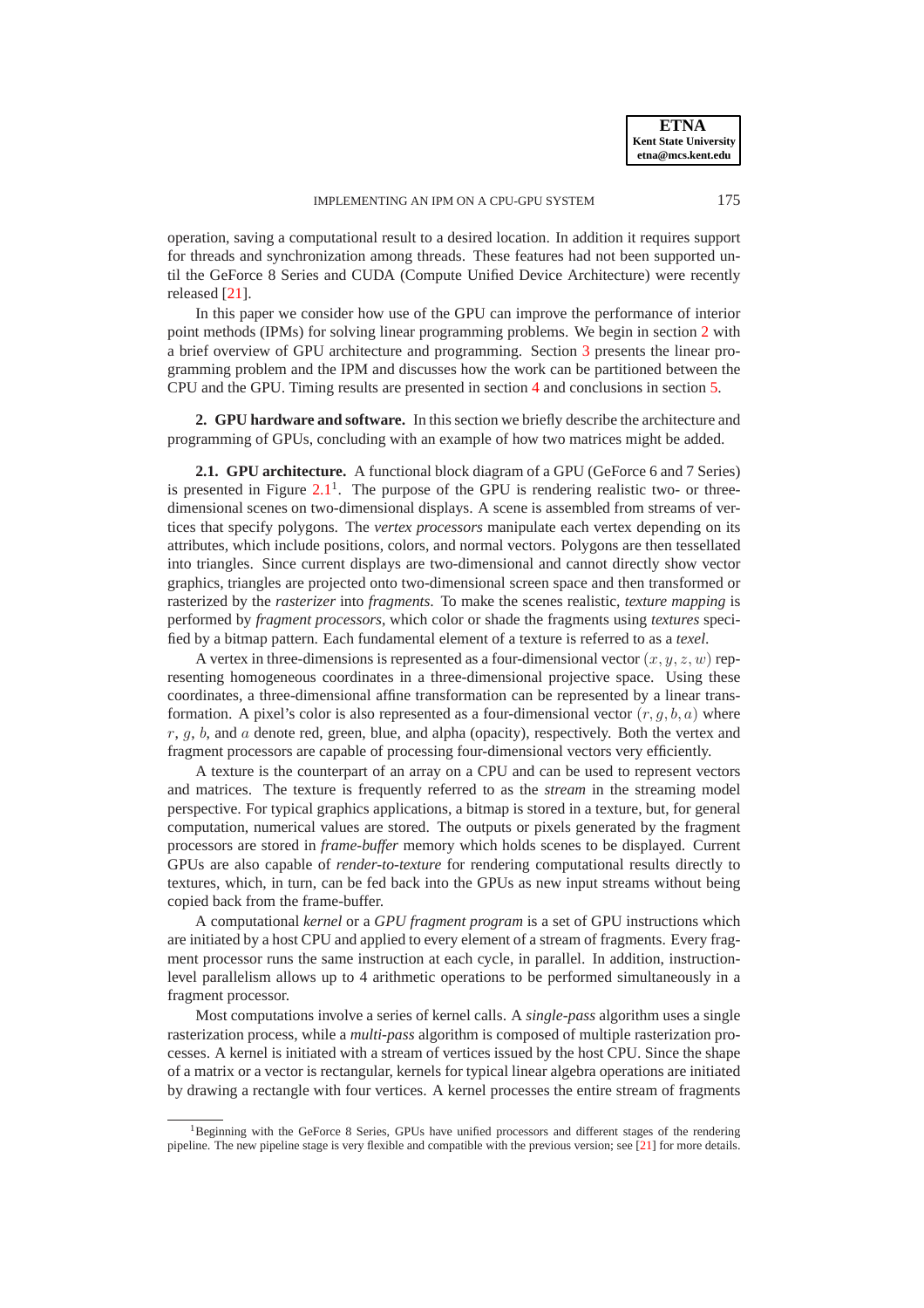<span id="page-2-0"></span>

Fig. 2.1: GPU pipeline for NVIDIA GeForce 6 and 7 Series. The vertex and fragment processors are the highly parallel and programmable components in a GPU.

generated from the stream of vertices before a subsequent kernel is initiated. Kernel calls are managed by the GPU driver, so the CPU can compute and issue kernel calls asynchronously.

The architecture of the GPU is not much different from that of the ILLIAC IV, a machine from the mid-1970s. This machine had 4 control units (CUs) and 256 processing elements (PEs) [\[13\]](#page-15-11). The PEs synchronously executed commands from the CUs. Unlike typical GPUs, up to four PEs could communicate with each other.

A more recent GPU, the GeForce 8800 GTX, has a set of MPs (multiprocessors) each of which has multiple SPs (single processors) [\[21\]](#page-15-10). Moreover, each MP supports threaded computing. SPs in a single MP share memory and execute the same instruction at a particular cycle. Different MPs can independently execute different instructions. GPUs are evolving to look more and more like general-purpose parallel machines.

**2.2. GPU programming.** The core of GPU programming is the kernel. Kernels are written in specialized shading languages such as C for graphics  $(Cg)$  [\[14\]](#page-15-12), high level shader language (HLSL) [\[16\]](#page-15-13), and OpenGL shading language (GLSL) [\[24\]](#page-15-14). Shapes are drawn through a graphics application programming interface (API). Open graphics library (OpenGL) [\[28\]](#page-15-15) is one of the most widely used APIs in various platforms including Windows and Linux. DirectX [\[17\]](#page-15-16) is widely used for developing applications for Windows. In our work we use Cg and OpenGL on a GeForce 7 Series GPU.

To make programming easier, Buck et al. introduced BrookGPU [\[2\]](#page-14-4) which provides abstraction for kernels and simplifies implementation and invocation of kernels. With BrookGPU, drawing a shape is replaced by invoking a kernel just as we would invoke a function written in the C programming language [\[23\]](#page-15-17). In addition, BrookGPU offers a convenient invocation of a *parallel reduction* operation such as computing the minimum, maximum or arithmetic sum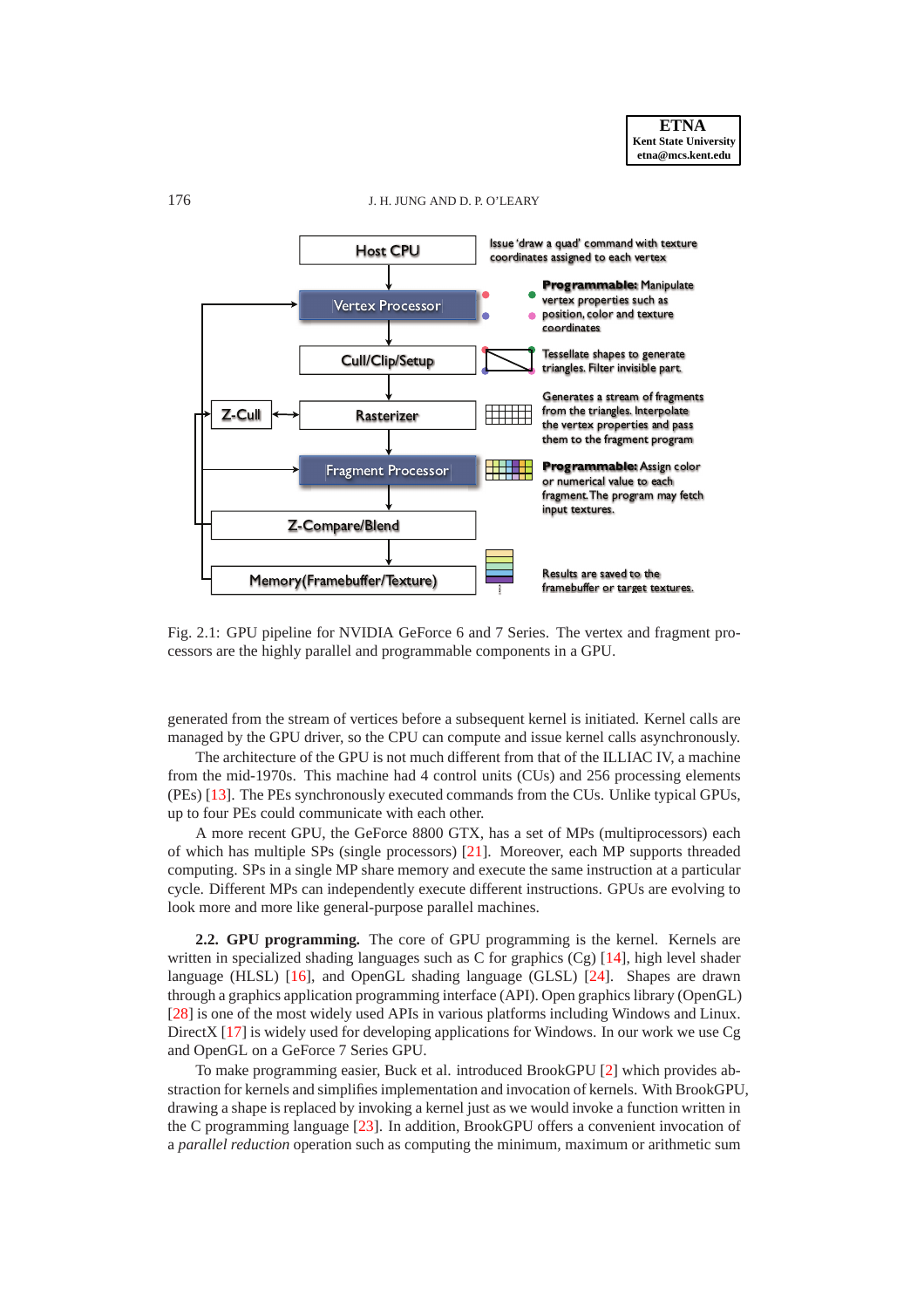

<span id="page-3-0"></span>

<span id="page-3-1"></span>

(a) Storage of a lower triangular matrix **L** in a texture. When we fetch an element of a texture, we point to its center. For instance, the element  $l_{42}$  is stored at  $(2.5, 4.5)$ .

(b) Storage of a lower triangular matrix **L** in a texture using a packed storage scheme of Gunnels and Gustavson. The  $6 \times 6$  matrix is stored in a  $3 \times 7$  texture, with the entries arranged as indicated.



of a stream, which abstracts  $O(\log n)$  passes of a multi-pass rendering algorithm. Despite those convenient features, we cannot use BrookGPU because it does not support triangular rasterization, which is key to exploiting the structure of symmetric or triangular matrices.

Recently NVIDIA introduced CUDA [\[21\]](#page-15-10), a development framework for general purpose applications on the GeForce 8 Series<sup>2</sup>. It provides CUBLAS, the BLAS library working on GPUs. CUDA does not support triangular rasterization, which was critical to the performance of the algorithms we discuss below, but spawning multiple threads and having each of them identify its target location could be used to replace triangular rasterization [\[12\]](#page-15-18).

**2.3. An example of a GPU algorithm.** Given these powerful fragment processors, how might they be used for computational linear algebra? We illustrate the ideas on a simple algorithm, adding two matrices.

We choose to store a matrix as a two-dimensional texture with the numeric values stored as intensities of red. $3$  Figures [2.2a](#page-3-0) and [2.2b](#page-3-1) illustrate this storage scheme. General matrices are simply arranged with columns along the x-axis and rows along the y-axis as described in Figure [2.2a.](#page-3-0) Lower triangular or symmetric matrices can be stored in a compact form as

<sup>&</sup>lt;sup>2</sup>At the time of our development CUDA was not available.

<sup>&</sup>lt;sup>3</sup>Storing four numerical values as red, green, blue and alpha in a single texel using a four channel texture may increase storage capacity and may improve performance, but we choose the single channel texture for easy implementation. See [http://www.mathematik.uni-dortmund.de/˜goeddeke/gpgpu/oldstuff/PerformanceTuning.pdf](http://www.mathematik.uni-dortmund.de/~goeddeke/gpgpu/oldstuff/PerformanceTuning.pdf) for further discussion of the trade-offs.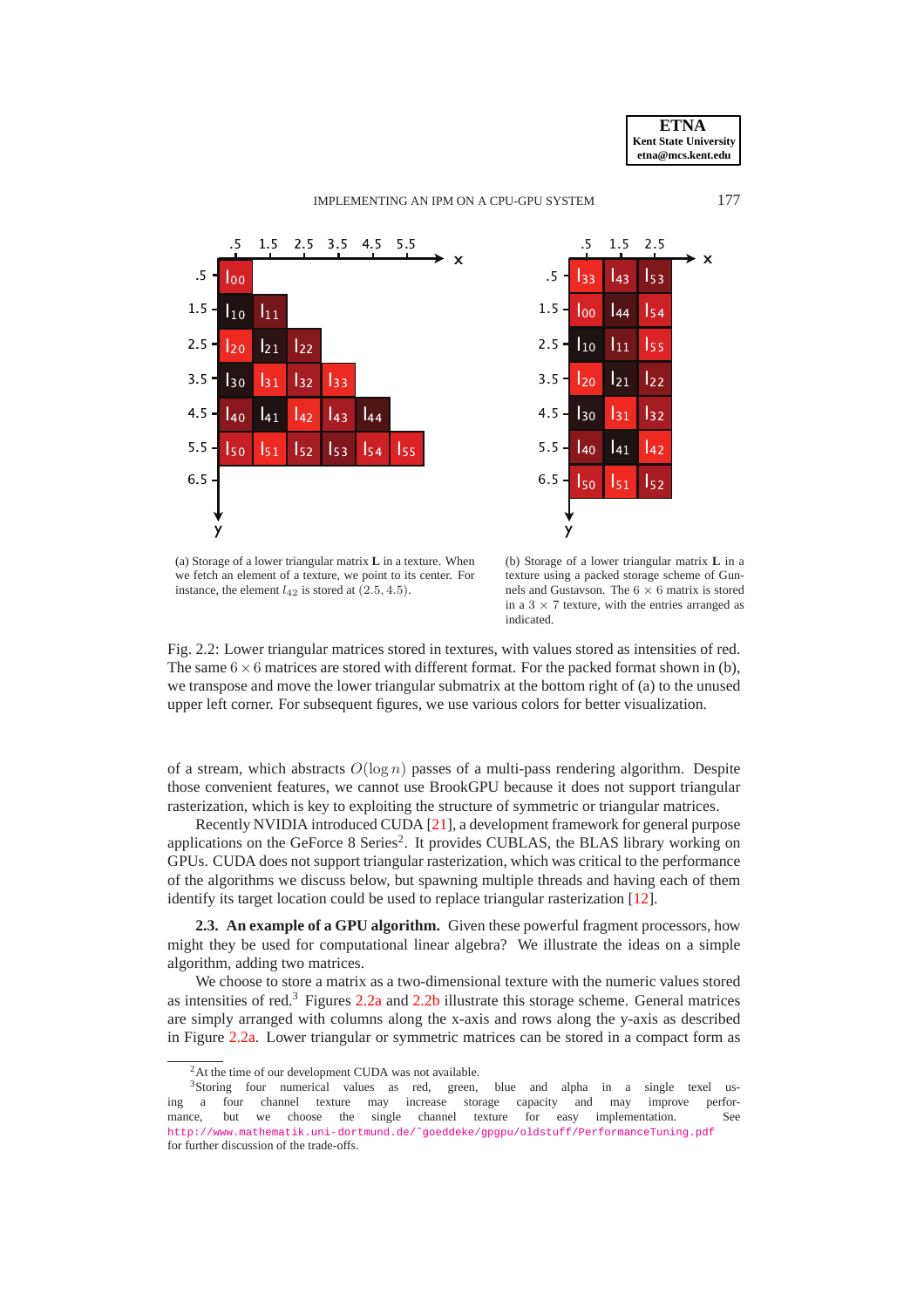**ETNA Kent State University etna@mcs.kent.edu**

## <span id="page-4-1"></span>178 J. H. JUNG AND D. P. O'LEARY



(a) To compute  $C = A + B$ , the kernel fetches and adds entries from **A** and **B** and stores the result in the target texture **C**. Each entry of **C** in the figure is color-coded to indicate the elements of **A** and **B** that contribute to its value.

<span id="page-4-3"></span><span id="page-4-2"></span>

(c) The effect of the kernel is to perform the operations in this nested loop, where the loop indices are specified by specifying the vertices of a square.

Fig. 2.3: Adding two matrices on a GPU.

illustrated in Figure [2.2b.](#page-3-1) To access an entry in a texture, we use coordinates, just as we use indices to specify an entry of an array in a CPU program. Unfortunately, x-coordinates in a texture correspond to column indices, while y-coordinates indicate row indices, so the index ordering is exactly opposite to that for an array.

As described in Figure [2.1,](#page-2-0) a kernel is initiated by drawing a shape, usually a quadrilateral. The shape is then transformed to a stream of fragments (of size equal to the number of pixels in the shape) by the rasterizer. Fragments up to the number of processors can be processed simultaneously. The coordinates and position of each fragment are passed to fragment processors as inputs. Then, each fragment processor computes a color or a numerical value for the fragment. Letting the rasterizer divide the shape into fragments is faster than specifying fragments explicitly. The *swizzle operation* is a convenient feature of GPUs; when fetching an entry of a texture, the coordinates of a multidimensional variable can be permuted at no cost. This can be used, for example, to form a matrix transpose, by specifying  $b.yx$  instead of  $b$ .

A kernel specifies the operation to be performed on each element that it processes, and the elements are specified by vertices passed to the kernel. For example, as depicted in Figure [2.3a,](#page-4-1) to perform  $3 \times 3$  matrix-matrix addition, we issue four vertices to specify the texture **C** designated as the target of the rendering. Figure [2.3c](#page-4-2) gives a CPU-equivalent of the GPU kernel specified in Figure [2.3b.](#page-4-3) After the vertex processors process "per vertex" operations (nothing in this example), the rasterizer initiates a stream of nine fragments and passes each linearly interpolated vertex property set to a fragment processor. Then the fragment processors run the kernel simultaneously. Each fragment processor fetches and adds values from input textures and stores the result of the addition in the target texture **C**.

In Figure [2.3b,](#page-4-3) the input parameter index specifies the position of the fragment. The attribute WPOS indicates that it is an interpolated position. For a matrix entry at the first row and the second column, the interpolated position of the corresponding fragment is  $(x, y)$  =  $(1.5, 0.5)$ . We may use other semantics, TEXCOORD0 and TEXCOORD1 for instance, to have the kernel receive other interpolated vertex properties, as explained later. The attribute COLOR denotes that the return value of the kernel main represents color. The keyword texRECT is used for fetching an element of the input texture. The keyword float2 means the declared variable consists of two single precision values. See [\[14\]](#page-15-12) for more details of the Cg language.

<span id="page-4-0"></span>This introduction to GPUs should be enough to understand the algorithms presented later.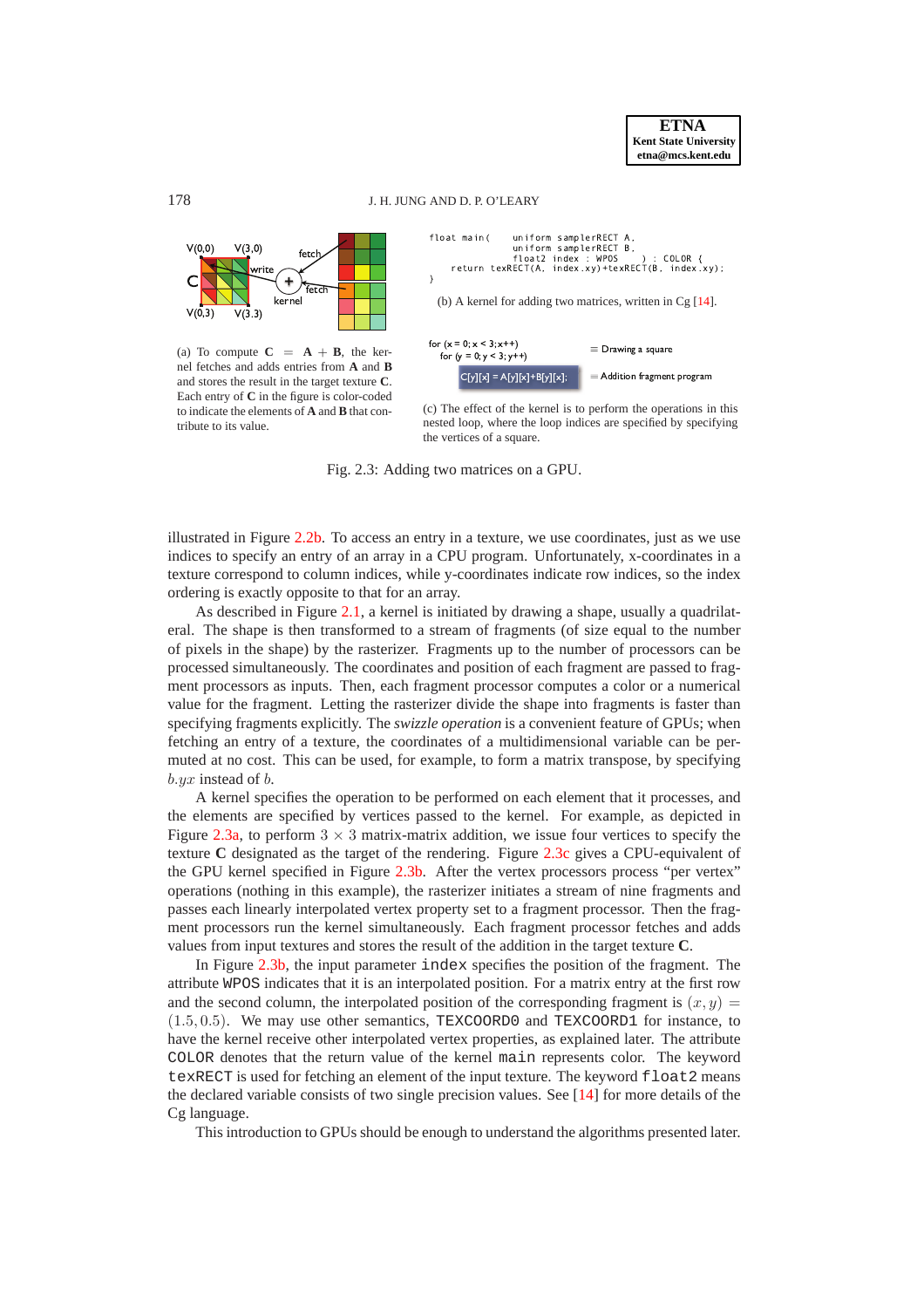**3. Interior point methods for linear programming using a GPU.** Linear programming is the problem of minimizing a linear objective function subject to a set of linear constraints, either equalities or inequalities. The standard form is

<span id="page-5-0"></span>
$$
\min_{\mathbf{x}} \mathbf{c}^T \mathbf{x}
$$

$$
(3.2) \t\t s.t. \mathbf{A}\mathbf{x} = \mathbf{b},
$$

<span id="page-5-1"></span>
$$
x\geq 0,
$$

where **c** and **x** are real vectors of size n, **b** is a real vector of size m, and **A** is an  $m \times n$  real matrix with rank  $m \leq n$ . The dual problem, involving the Lagrange multipliers  $\lambda$  for the nonnegativity constraints, is specified by

$$
\max_{\lambda} \mathbf{b}^T \lambda
$$

$$
(3.5) \t\t s.t. \mathbf{A}^T \lambda + \mathbf{s} = \mathbf{c},
$$

<span id="page-5-4"></span>(3.6) **s**  $\geq 0$ ,

where  $\lambda$  and **s** are real vectors of size m and n, respectively.

A primal-dual interior point method (IPM) [\[29\]](#page-15-19) is a standard approach to solving the linear programming problem [\(3.1\)](#page-5-0)-[\(3.3\)](#page-5-1) Solving the linear programming problem is equivalent to finding a solution to the KKT (Karush-Kuhn-Tucker) conditions:

<span id="page-5-2"></span>
$$
\mathbf{A}^T \boldsymbol{\lambda} + \mathbf{s} = \mathbf{c},
$$

$$
Ax = b,
$$

<span id="page-5-3"></span>
$$
(3.9) \t\t x_i s_i = 0, \t i = 1, 2, ..., n,
$$

$$
\mathbf{x} \geq \mathbf{0}, \ \mathbf{s} \geq \mathbf{0}.
$$

The IPM solves this system of equations using a variant of Newton's method. The search direction at each iteration is obtained by solving either the perturbed KKT conditions,

(3.11) 
$$
\begin{bmatrix} 0 & A & 0 \ A^T & 0 & I \ 0 & S & X \end{bmatrix} \begin{bmatrix} \Delta \lambda \\ \Delta x \\ \Delta s \end{bmatrix} = \begin{bmatrix} -\mathbf{r}_b \\ -\mathbf{r}_c \\ -\mathbf{r}_{xs} \end{bmatrix},
$$

or, equivalently, the normal equations,

<span id="page-5-5"></span>(3.12) 
$$
\mathbf{A}\mathbf{D}^2\mathbf{A}^T\Delta\boldsymbol{\lambda} = -\mathbf{r}_b + \mathbf{A}(\mathbf{S}^{-1}\mathbf{X}\mathbf{r}_c + \mathbf{S}^{-1}\mathbf{r}_{xs}),
$$

<span id="page-5-6"></span>
$$
\Delta \mathbf{s} = -\mathbf{r}_c - \mathbf{A}^T \Delta \boldsymbol{\lambda},
$$

<span id="page-5-7"></span>(3.14) 
$$
\Delta \mathbf{x} = -\mathbf{S}^{-1}(\mathbf{r}_{xs} + \mathbf{X}\Delta \mathbf{s}),
$$

where  $\mathbf{D}^2 = \mathbf{S}^{-1}\mathbf{X}$ ;  $\mathbf{r}_b = \mathbf{A}\mathbf{x} - \mathbf{b}$ ;  $\mathbf{r}_c = \mathbf{A}^T\boldsymbol{\lambda} + \mathbf{s} - \mathbf{c}$ ;  $\mathbf{e} = (1, ..., 1)^T$ ; and **X** and **S** are diagonal matrices with entries **x** and **s**. The vector  $\mathbf{r}_{xs}$  has two definitions:  $\mathbf{r}_{xs} = \mathbf{X}\mathbf{S}\mathbf{e}$  for the affine-scaling step used as a predictor, and  $\mathbf{r}_{xs} = \mathbf{X} \mathbf{S} \mathbf{e} - \sigma \mu \mathbf{e} + \Delta \mathbf{X}^{\text{aff}} \Delta \mathbf{S}^{\text{aff}}$  for the combined predictor-corrector step that is actually used to update  $\lambda$ , **x**, and **s** [\[29\]](#page-15-19). Here  $\sigma$  is a *centering parameter* and  $\mu = \mathbf{x}^T \mathbf{s}/n$  is the *complementarity measure*. The affine-scaling direction is the pure Newton direction for [\(3.7\)](#page-5-2)-[\(3.9\)](#page-5-3), while the corrector step attempts to maintain distance from the nonnegativity constraints.

Usually solving the normal equations is preferred to solving the KKT system, because the matrix for the normal equations is much smaller. Moreover the matrix is symmetric and positive definite, and thus we can use Cholesky factorization, which is faster than LU and requires no pivoting.

In the following sections we discuss how the components of the IPM can be implemented on a GPU.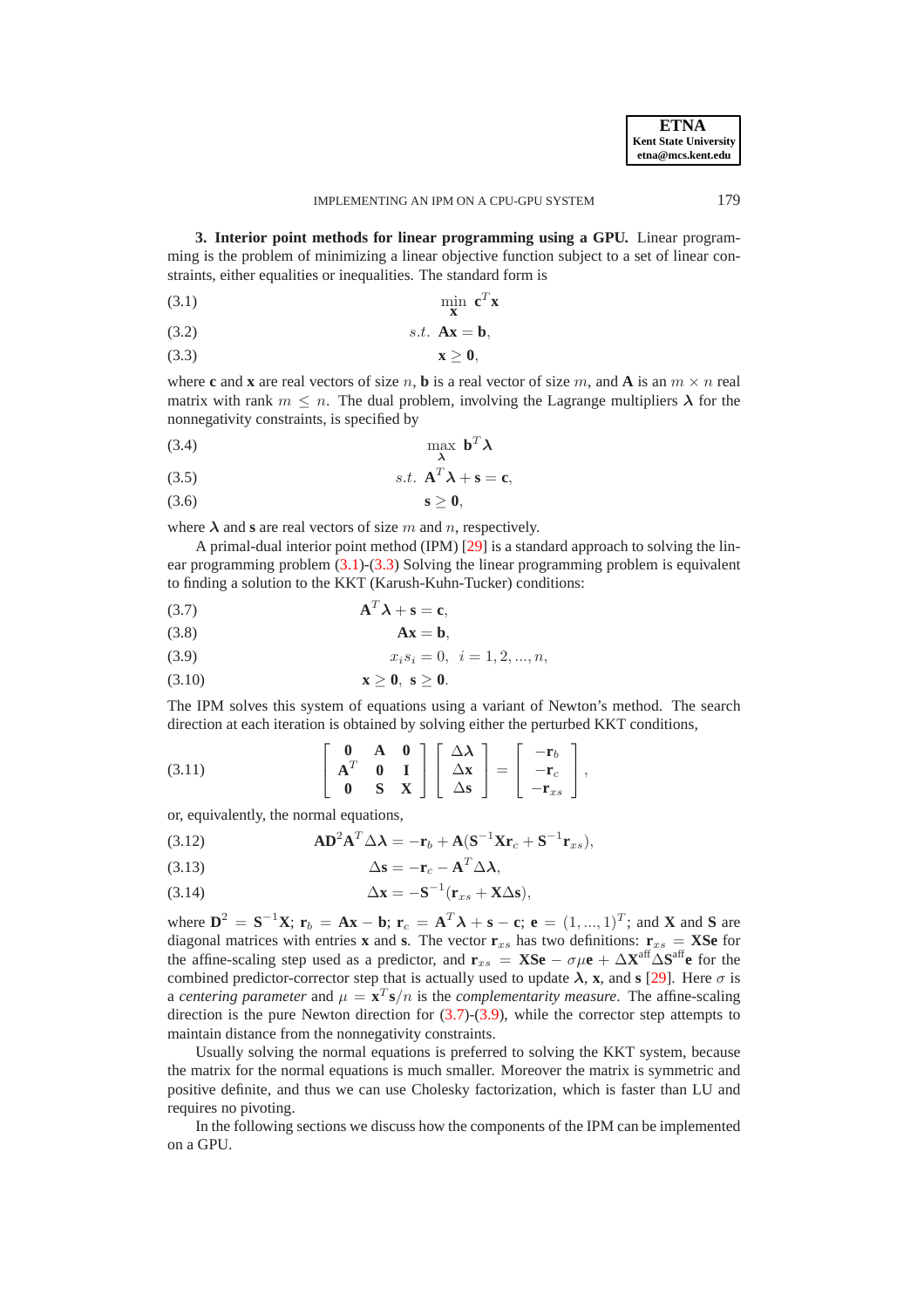**3.1. Matrix assembly and Cholesky decomposition on a GPU.** In [\[8\]](#page-15-8) we discuss assembling and factoring the matrix  $AD^2A^T$  on a GPU, so we give only a brief overview in this section.

Gunnels and Gustavson [\[5\]](#page-15-20) proposed *rectangular-packed format* for symmetric or triangular matrices, saving half the storage space by transposing and moving the lower triangular submatrix at the bottom right to the unused upper left corner, as shown in Figures [2.2a](#page-3-0) and [2.2b.](#page-3-1) Storing an  $m \times m$  matrix in packed format results in a  $w \times h$  texture, where  $w = \lceil m/2 \rceil$  and  $h = m + \text{mod}(m + 1, 2)$ .

In order to implement GPU algorithms based on the rectangular-packed format, we need to generate interpolated indices for fetching input textures, using the rasterizer to minimize instruction count [\[4\]](#page-14-2). We use  $V(x, y)$  to represent a vertex and  $T \#(x, y)$  to denote texture coordinates. Since the access pattern of the lower trapezoid is different from that of the upper triangle, we consider two cases.

We assemble the matrix  $AD^2A^T$  by taking the sum of n outer products. The kth of these involves the kth column of **A**, scaled by  $d_{kk}^2$ , multiplied by the transpose of the kth column of **A**. We store the kth scaled column of **A** in a temporary texture **b**. Assigning texture coordinates for the triangle covering the lower trapezoid is the same as for the full format. The access pattern of a fragment in the upper triangle is illustrated in Figure [3.1.](#page-7-0)

In factoring the matrix, we use the outer-product version of the Cholesky algorithm. At step  $k$  ( $k = 0, \ldots, m - 2$ ), we update elements in columns  $j = k + 1, \ldots, m - 1$  and rows  $i = j, \ldots, m - 1$  by

$$
\ell_{ij} = \ell_{ij} - \ell_{ik}\ell_{jk}.
$$

We draw two triangles to initiate the outer product subtraction kernel in steps  $k = 0, \ldots, w - 1$ , as explained in [\[8\]](#page-15-8). Attaching texture coordinates to the triangle covering the lower trapezoid is not much different from doing so for a matrix in the full format. To obtain texture coordinates attached to the triangle covering the upper triangular submatrix, we imagine fetching inputs at the original position of an active fragment as illustrated in Figure [3.2a.](#page-7-1) In steps  $k = w, \ldots, m - 2$ , all required entries are in the same submatrix where the active fragment is, as illustrated in Figure [3.2b,](#page-7-2) so attaching texture coordinates is straightforward.

**3.2. Forward and back substitution on a GPU.** Once we compute the Cholesky factor of the matrix, we then solve the system of equations through forward and back substitution.

One option is to transfer the Cholesky factor to the CPU memory and perform the computation there. For reference, we list in Algorithm [1](#page-8-0) a CPU version of forward substitution to solve  $Ly = f$  where L is a lower triangular matrix. This algorithm needs to be modified for rectangular-packed storage. In this case we partition the system as

$$
\left[\begin{array}{cc} \mathbf{L}_{11} & \mathbf{0} \\ \mathbf{L}_{21} & \mathbf{L}_{22} \end{array}\right] \left[\begin{array}{c} \mathbf{y}_1 \\ \mathbf{y}_2 \end{array}\right] = \left[\begin{array}{c} \mathbf{f}_1 \\ \mathbf{f}_2 \end{array}\right],
$$

Remembering that  $L_{11}$  and  $L_{21}$  are stored in the lower trapezoid and  $L_{22}$  is stored in the upper triangle of our texture, as illustrated in Figure [2.2,](#page-3-0) it is a simple exercise to rewrite Algorithm [1](#page-8-0) to access the proper entries. Back substitution is similar.

We can avoid the expensive transfer of the **L** factor from the GPU to the CPU by performing forward and back substitution on the GPU. Then we only need to transfer the resulting vector **x** of size  $m \times 1$ . However, we will see in section [4.1](#page-11-0) that this approach is slower than transferring the Cholesky factor to the CPU memory and performing forward and back substitutions using the CPU.

Referring to Algorithm [1,](#page-8-0) we need kernels for two operations: division and sub-column subtraction. The inner loop disappears, replaced by specifying the vertices in the calls to the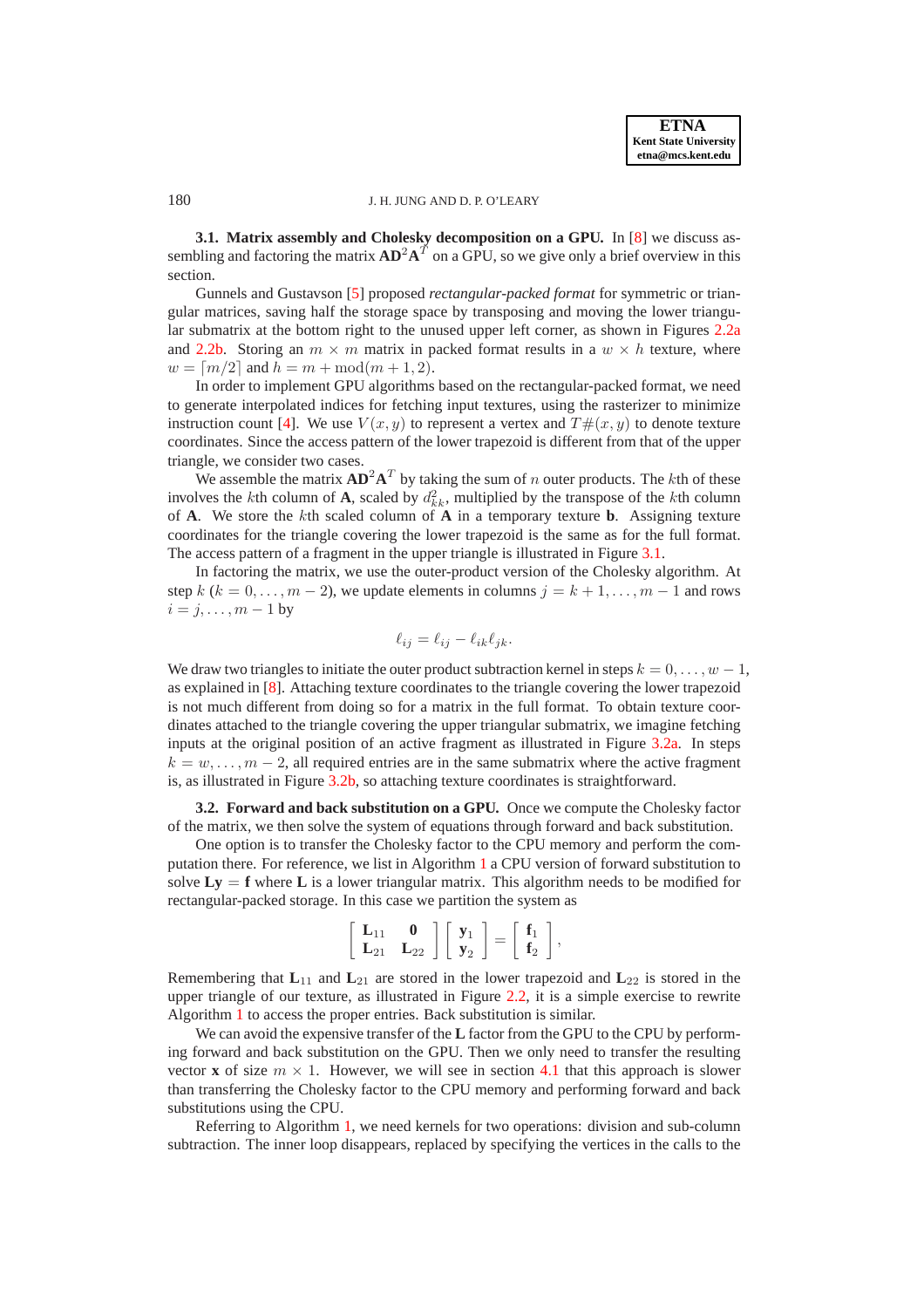

<span id="page-7-0"></span>

Fig. 3.1: Forming the matrix  $AD^2A^T$  on a GPU using outer product updates. At the kth step, we add the outer product of the vector **b** (which stores  $d_{kk}$  times the kth column of **A**) with the kth column of **A**. Updates within both the large green and the smaller red triangles are formed in parallel by one kernel call initiated by drawing the two triangles at the same time. The two colors for each element in  $AD^2A^T$  identify the vector elements whose product forms its update. Note that we take advantage of the relation between **b** and **A** so that we can use the same kernel in both the green and red triangle. A fragment located in the upper triangle with texture coordinates  $(i, j)$  receives a contribution of a texel of **A** at  $(k + .5, j + w)$  multiplied by a texel of **b** at  $(i + w, .5)$ . So for a vertex at  $V(x, y)$ , we attach texture coordinates  $T0(k + .5, y + w)$  and  $T1(x + w, .5)$ .

<span id="page-7-1"></span>

(a) To understand the access pattern for an active fragment  $(i, j)$  located in the upper triangle, it helps to remember its position before packing:  $(j + w, i +$  $w + 1$ ). This figure shows an update when  $k < w$ .

<span id="page-7-2"></span>(b) When  $k \geq w$ , the entries that generate the update are in the upper triangular submatrix.

Fig. 3.2: Forming a Cholesky factor using the the outer product subtraction kernel when  $m$  is even. Colored fragments are processed in parallel.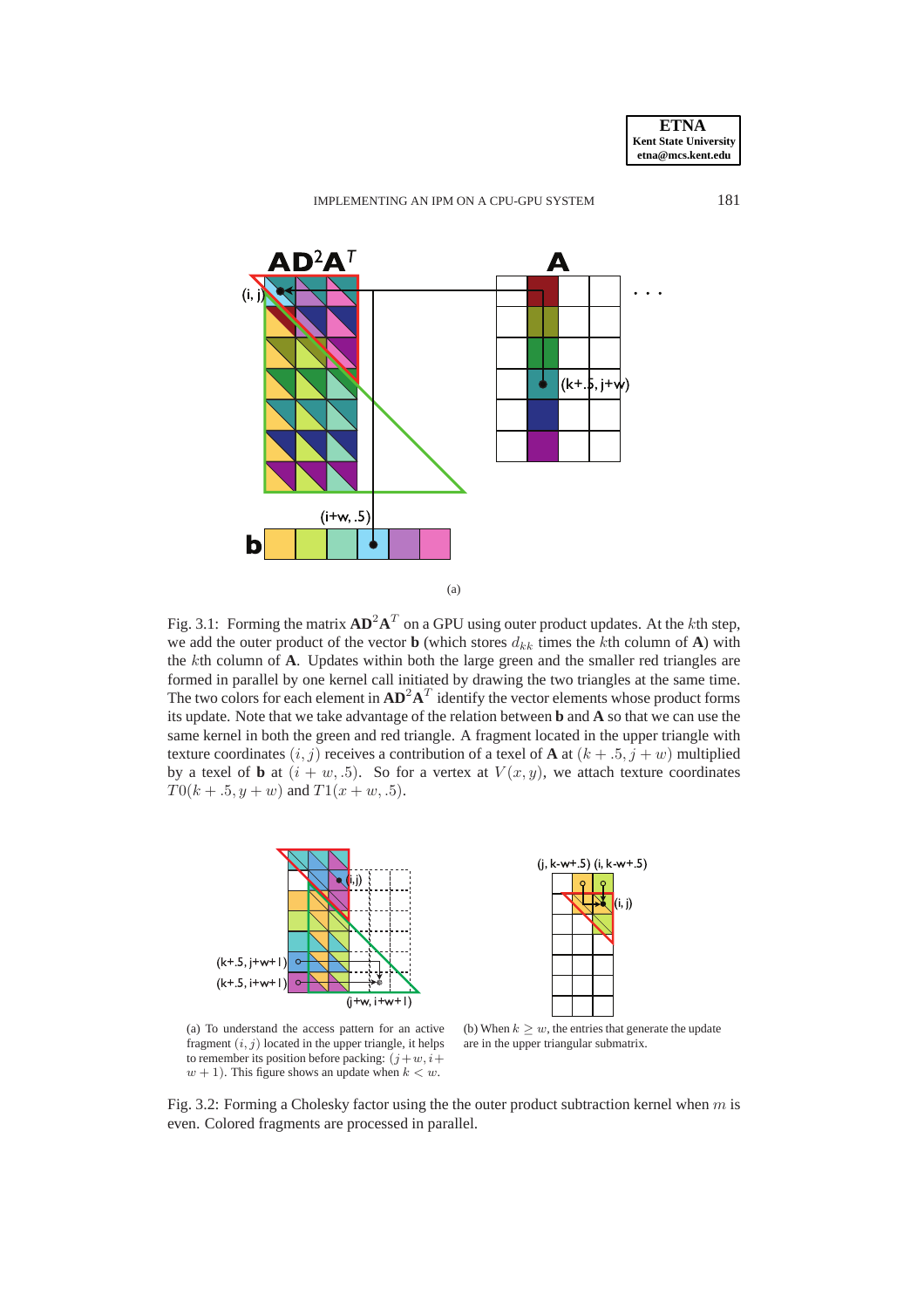<span id="page-8-0"></span>**Algorithm 1** A CPU version of forward substitution

| // We assume array index starts from $0$                |
|---------------------------------------------------------|
| $\frac{1}{\sqrt{2}}$ Indices are in (row, column) order |
| for $k = 0$ to m-2 do                                   |
| $\sqrt{}$ Division                                      |
| $f(k) = y(k)/L(k,k);$                                   |
| // Sub-column subtraction                               |
| for $i = k+1$ to m-1 do                                 |
| $f(i) = f(i) - f(k)*L(i,k);$                            |
| end for                                                 |
| end for                                                 |
| $f(m-1) = f(m-1)/L(m-1,m-1);$                           |

kernels listed in Kernels [1](#page-8-1) and [2.](#page-8-2) We need to keep in mind that the vector **f** is stored in an  $m \times 1$  texture in  $width \times height$  order<sup>4</sup>. Due to the packing, we need to treat steps 0 to  $w - 1$ and steps w to  $m - 2$  differently.

<span id="page-8-1"></span>

| <b>Kernel 1</b> The GPU kernel for division                                                                                                                                              |  |  |                                        |  |  |  |
|------------------------------------------------------------------------------------------------------------------------------------------------------------------------------------------|--|--|----------------------------------------|--|--|--|
| float main( uniform samplerRECT f : TEXUNITO,                                                                                                                                            |  |  |                                        |  |  |  |
| uniform samplerRECT $L : TEXUNIT1$ ,                                                                                                                                                     |  |  |                                        |  |  |  |
| float2 f index                                                                                                                                                                           |  |  | $\mathcal{C}$ : WPOS,                  |  |  |  |
|                                                                                                                                                                                          |  |  | float2 L_index : TEXCOORD0 ) : COLOR { |  |  |  |
| return texRECT(f, f_index)/texRECT(L, L_index);                                                                                                                                          |  |  |                                        |  |  |  |
|                                                                                                                                                                                          |  |  |                                        |  |  |  |
| (The compute leaves of $\pi$ $\mu$ $\pi$ $\pi$ $\sigma$ $\alpha$ ) $\sigma$ and $\mu$ $\alpha$ ) correspont the <i>i</i> <sup>th</sup> input texture the <i>i</i> <sup>th</sup> internal |  |  |                                        |  |  |  |

(The semantic keywords TEXUNITi, TEXCOORDi and WPOS represent the  $i^{th}$  input texture, the  $i^{th}$  interpolated texture coordinates, and the position of the active fragment.)

<span id="page-8-2"></span>

| <b>Kernel 2</b> The GPU kernel for sub-column subtraction |                                                  |  |                                                           |  |  |  |
|-----------------------------------------------------------|--------------------------------------------------|--|-----------------------------------------------------------|--|--|--|
|                                                           | float main( uniform samplerRECT $f : TEXUMITO$ , |  |                                                           |  |  |  |
|                                                           | uniform samplerRECT L : TEXUNIT1,                |  |                                                           |  |  |  |
|                                                           | float2 f_index : WPOS,                           |  |                                                           |  |  |  |
|                                                           | float2 f_pivot_index : TEXCOORD0,                |  |                                                           |  |  |  |
|                                                           |                                                  |  | float2 L_index : TEXCOORD1 ) : COLOR {                    |  |  |  |
|                                                           | return texRECT(f, f index).x                     |  |                                                           |  |  |  |
|                                                           |                                                  |  | - texRECT(f, f_pivot_index).x * texRECT(L, L_index.yx).x; |  |  |  |
|                                                           |                                                  |  |                                                           |  |  |  |

For the  $k^{th}$  division operation, we draw a point of size  $1 \times 1$  at  $V(k + .5, .5)$  with a set of attached texture coordinates. Suppose that  $m$  is even. Then in the first set of steps we fetch the diagonal entry of **L**, stored in the trapezoid, from position  $(k + .5, k + 1.5)$ . In the second set of steps, the required diagonal entry of **L** is stored in the upper triangle in position  $(k - w + .5, k - w + .5)$ . Obtaining the attached texture coordinates for odd m is not much different.

For the  $k^{th}$  sub-column subtraction, we draw a line of width 1 covering the entries from k + 1 to m − 1 of **f**. Texture coordinates T0 for fetching **f** are fixed for all active fragments.

<sup>&</sup>lt;sup>4</sup>This scheme restricts the maximum size of a vector to 4096. Packing a vector in a rectangle texture can remove this restriction [\[9\]](#page-15-6).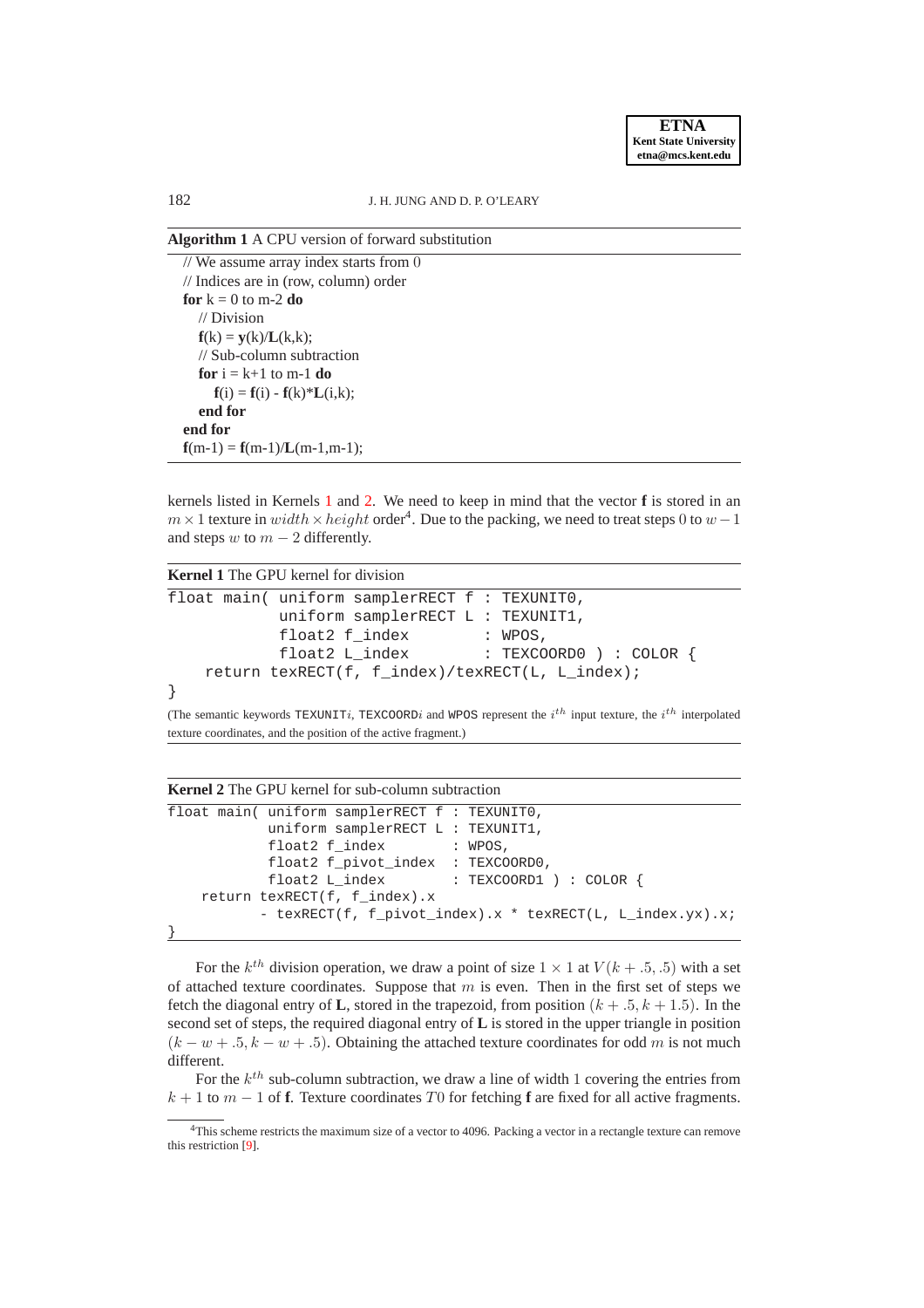<span id="page-9-0"></span>



(a) In the first half of the iterations, active fragments fetch elements from the lower trapezoid.

<span id="page-9-1"></span>(b) In the second half of the iterations, active fragments fetch elements from the upper triangle.

Fig. 3.3: These figures describe how we access **f** and **L** and attach the texture coordinates to each vertex for the sub-column subtraction when  $m$  is even. Colored fragments in  $f$  are processed in parallel. We used the same color for an active fragment and its corresponding element in **L**.

So attaching T0 to vertices is straightforward. To attach the second set of texture coordinates T1 for fetching **L**, we need to understand the access pattern of active fragments.

|  |  |  |  | <b>Kernel 3</b> The GPU kernel for sub-row subtraction |
|--|--|--|--|--------------------------------------------------------|
|--|--|--|--|--------------------------------------------------------|

```
float main( uniform samplerRECT f : TEXUNIT0,
           uniform samplerRECT L : TEXUNIT1,
           float2 f_index : WPOS,
           float2 f_pivot_index : TEXCOORD0,
           float2 L_index : TEXCOORD1 ) : COLOR {
   return texRECT(f, f_index).x
          - texRECT(b, f_pivot_index.xy).x * texRECT(L, L_index).x;
}
```
In the first set of steps, as illustrated in Figure  $3.3a$ , an active fragment at  $(i, .5)$  needs to fetch a texel of **L** at  $(k + .5, i + 1)$ . The texture storing **f** is laid out horizontally. Thus, we cannot have the rasterizer interpolate texture coordinates vertically, but we generate interpolated coordinates  $T1(i + 1, k + .5)$  by attaching  $T1(x + 1, k + .5)$  to a vertex at  $V(x, y)$ . By swizzling the interpolated texture coordinates L index as in Kernel [2](#page-8-2) we can handle the necessary transpose operation.

In the second set of steps, as illustrated in Figure  $3.3b$ , an active fragment at  $(i, .5)$  needs to fetch a texel of **L** at  $(i - w, k - w + .5)$ . We can generate the coordinates by attaching  $T1(x-w, k-w+0.5)$  to a vertex at  $V(x, y)$ . No swizzle is necessary, so the kernel, Kernel [3,](#page-9-2) is slightly different.

By understanding the access pattern, we can in a similar way derive the algorithm for back substitution.

**3.3. A CPU-GPU interior point method for linear programming.** Algorithm [2](#page-11-1) uses a variant of Mehrotra's predictor-corrector (MPC) method from [\[29\]](#page-15-19) to solve the linear pro-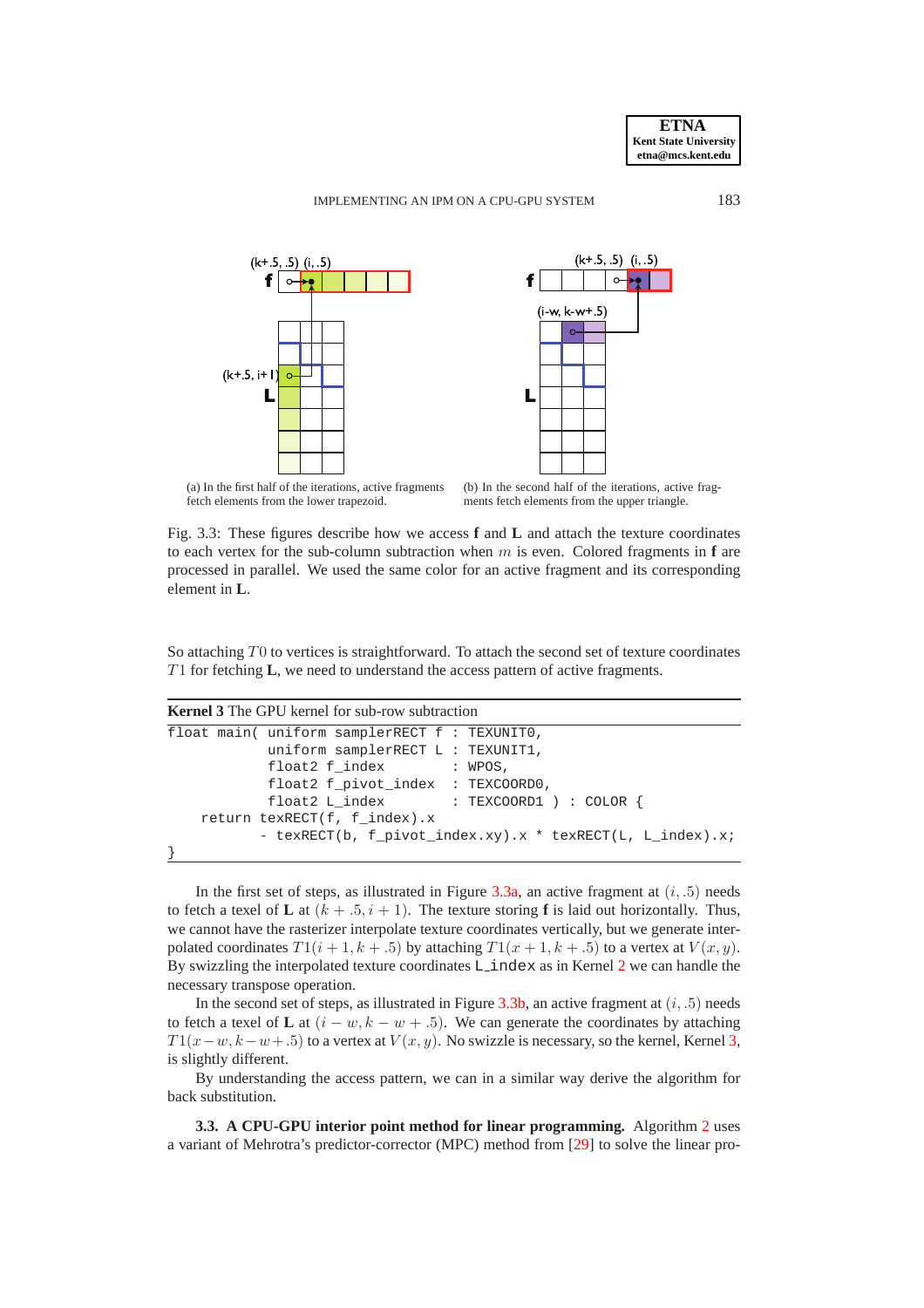gramming problem  $(3.1)-(3.6)$  $(3.1)-(3.6)$ , performing most of the computation on the GPU.

We stop the iteration when the relative residual and the duality measure are smaller than some small tolerance  $\epsilon$ :

(3.15) 
$$
\max \left\{ \frac{\max\{\|\mathbf{r}_b\|_{\infty}, \|\mathbf{r}_c\|_{\infty}\}}{\max\{\|\mathbf{b}\|_{\infty}, \|\mathbf{c}\|_{\infty}, \|\mathbf{A}\|_{\infty}\}}, \frac{|\mathbf{c}^T \mathbf{x} - \mathbf{b}^T \boldsymbol{\lambda}|}{1 + |\mathbf{c}^T \mathbf{x}|} \right\} \le \epsilon.
$$

The coefficient matrix **A** is written to the GPU only once, at the beginning. At each iteration, we transfer only a few vectors, including the right-hand side of the normal equation [\(3.12\)](#page-5-5) and the main diagonal of **D**. Ideally, matrix assembly, factorization, and forward and back substitution are performed on the GPU; for the remainder of the computation we use MATLAB functions on the CPU. But since our current GPU does not support double precision, we use the CPU for matrix assembly and factorization in later iterations in order to get accurate results<sup>5</sup>. We monitor the quality of the combined predictor-corrector step by testing whether the relative residual norm for  $(3.12)$  is too large:

<span id="page-10-1"></span>(3.16) 
$$
r_{\Delta \lambda} = \frac{\|\mathbf{r} - \mathbf{A} \mathbf{D}^2 \mathbf{A}^T \Delta \lambda\|}{\|\mathbf{r}\|} \geq \theta_r,
$$

where **r** is the right hand side of [\(3.12\)](#page-5-5) and  $\theta_r$  is a threshold parameter. If [\(3.16\)](#page-10-1) is satisfied, we form and solve the normal equations on the CPU.

The matrix  $AD^2A^T$  can become ill-conditioned in two ways, also making it necessary to use the double precision CPU solver. First, the dual problem may have fewer than  $m$  active constraints, which causes more than  $n - m$  entries of  $\mathbf{D}^2$  to approach zero. To monitor this, we count the number of entries in **D** smaller than some small tolerance  $\epsilon_d > 0$  and use the CPU if

<span id="page-10-2"></span>(3.17) 
$$
\left| \{ i : d_{ii}^2 < \epsilon_d \text{ for } i = 1, ..., n \} \right| > n - m,
$$

where  $d_{ii}$  is the i<sup>th</sup> diagonal element of **D**. Second, some of the primal variables **x** may be unbounded, which causes some diagonal entries of  $\mathbf{D}^2$  to grow too fast relative to the others [\[29\]](#page-15-19). To monitor this, we measure the ratio between the largest  $d_{ii}^2$  and the smallest  $d_{ii}^2$ among diverging entries. So, given parameters  $\theta_a$  and  $\theta_d$ , we use the CPU if

<span id="page-10-3"></span>(3.18) 
$$
\max_{d_{ii}^2 > \mu \theta_d} (d_{ii}^2) / \min_{d_{ii}^2 > \mu \theta_d} (d_{ii}^2) > \theta_a.
$$

<span id="page-10-0"></span>**4. Results.** To test our algorithms, we used an NVIDIA GeForce 7800 GTX (24 fragment processors, 580 MHz core clock cycle, 1750 MHz memory clock cycle, 512 MB GDDR3 memory, 256 bit bus) and an Intel Xeon 3.0GHz (1 MB L2 cache, 8GB DDR2 dual channel memory, 400 MHz effective memory clock cycle and 800 MHz FSB). The operating system is Linux Red Hat 3.4.5-2 64bit. We compiled our code using gcc 3.4.5. We implemented and ran the IPM using MATLAB 7.2.0.283 (R2006a) which uses Intel's Math Kernel Library for BLAS and LAPACK function calls. Results in [\[8\]](#page-15-8) showed that packing does not degrade overall performance for matrix assembly and factorization, and GPU algorithms outperform ATLAS (Automatically Tuned Linear Algebra Software) routines for sufficiently large matrices.

 ${}^{5}$ In fact, even the single precision arithmetic on the GPU is not fully compliant with the IEEE standard [\[20,](#page-15-21) [21\]](#page-15-10), so it is important to monitor the quality of the results.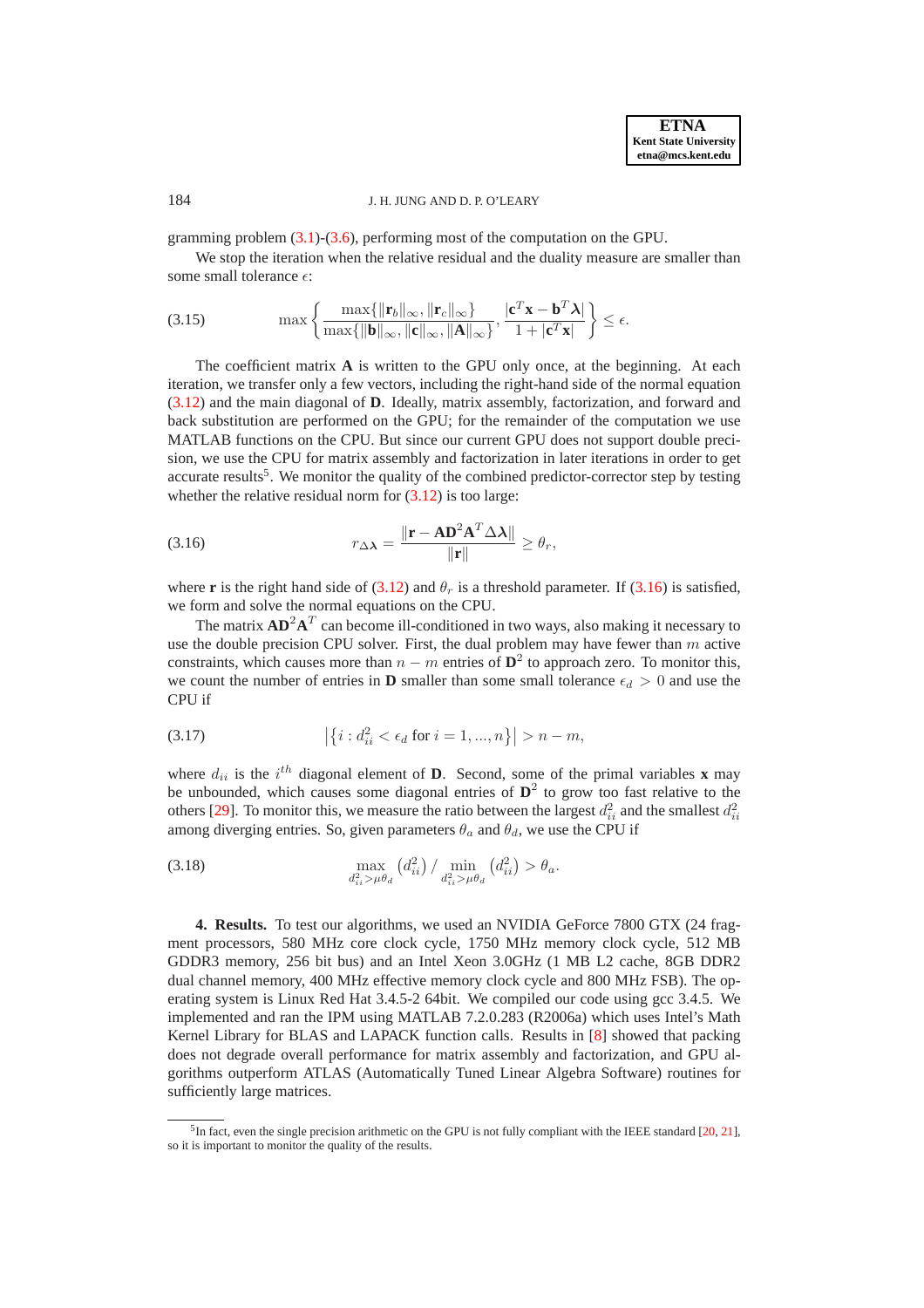<span id="page-11-1"></span>**Algorithm 2** GPU-Powered Mehrotra's Predictor-Corrector Algorithm

Specify the parameters  $\epsilon$ ,  $\epsilon_d$ ,  $\theta_r$ ,  $\theta_d$ , and  $\theta_a$ . Transfer the coefficient matrix **A** in single precision packed format to GPU memory. Set useGPU as true. Generate an initial point  $(\mathbf{x}^0, \lambda^0, \mathbf{s}^0)$  according to [\[15\]](#page-15-22). **for**  $k = 0, 1, 2, ...$  **do** Set  $\mu = \frac{\mathbf{x}^{k}^{T} \mathbf{s}^{k}}{n}$  $\frac{\mathbf{s}^n}{n}$ . Terminate if the convergence criteria are met or iteration count limit is reached. Set useGPU as false if any of  $(3.16)$ ,  $(3.17)$  and  $(3.18)$  is satisfied. **if** useGPU **then** Transfer the diagonal of the scaling matrix  $\mathbf{D}^2$  to GPU memory. Compute and factor  $AD^2A^T$  using the GPU. Transfer  $\mathbf{r}_{xs}$  for the predictor to GPU memory.

#### **else**

Compute and factor  $AD^2A^T$  in double precision non-packed form using the CPU. **end if**

Use forward and back substitution to solve  $(3.12)$  for the predictor step, transferring the resulting  $\Delta\lambda^{\rm aff}$  to CPU memory if useGPU is true.

Use [\(3.13\)](#page-5-6)-[\(3.14\)](#page-5-7) to compute  $\Delta \mathbf{x}^{\text{aff}}$  and  $\Delta \mathbf{s}^{\text{aff}}$ .

Determine the predictor step length:

$$
\alpha_{\text{aff}}^{\text{pri}} = \arg \max_{\alpha \in [0,1]} \{ \mathbf{x}^k + \alpha \Delta \mathbf{x}^{\text{aff}} \ge 0 \}, \, \alpha_{\text{aff}}^{\text{dual}} = \arg \max_{\alpha \in [0,1]} \{ \mathbf{s}^k + \alpha \Delta \mathbf{s}^{\text{aff}} \ge 0 \}.
$$

Determine the centering parameter:

$$
\sigma = (\mu_{\text{aff}}/\mu)^3, \text{ where } \mu_{\text{aff}} = \frac{(\mathbf{x}^k + \alpha_{\text{aff}}^{\text{pri}}\Delta\mathbf{x}^{\text{aff}})^T(\mathbf{s}^k + \alpha_{\text{aff}}^{\text{dual}}\Delta\mathbf{s}^{\text{aff}})}{n}.
$$

Use forward and back substitution to solve [\(3.12\)](#page-5-5) for the combined predictor-corrector step, transferring  $\mathbf{r}_{xs}$  to GPU memory and transferring the resulting  $\Delta \lambda$  to CPU memory if useGPU is true.

Use [\(3.13\)](#page-5-6)-[\(3.14\)](#page-5-7) to compute  $\Delta$ **x** and  $\Delta$ **s**. Determine step size parameters,  $\alpha_k^{pri}$  and  $\alpha_k^{dual}$ :

$$
\begin{aligned} \alpha_k^{pri} &= 0.99 \times \arg\max_{\alpha \in [0,1]} \{ \mathbf{x}^k + \alpha \Delta \mathbf{x} \ge 0 \}, \\ \alpha_k^{dual} &= 0.99 \times \arg\max_{\alpha \in [0,1]} \{ \mathbf{s}^k + \alpha \Delta \mathbf{s} \ge 0 \}. \end{aligned}
$$

Set 
$$
\mathbf{x}^{k+1} = \mathbf{x}^k + \alpha_k^{\text{pri}} \Delta \mathbf{x}
$$
,  $(\lambda^{k+1}, \mathbf{s}^{k+1}) = (\lambda^k, \mathbf{s}^k) + \alpha_k^{\text{dual}} (\Delta \lambda, \Delta \mathbf{s})$ .  
end for

<span id="page-11-0"></span>**4.1. Forward and back substitution.** Figure [4.1](#page-12-0) compares our forward and back substitution algorithms with strsv of ATLAS 3.6.0 [\[26\]](#page-15-23). In contrast to matrix assembly and factorization, the GPU algorithms for forward and backward substitution have no perfor-mance advantage over the CPU algorithms. Kernel [1](#page-8-1) is inherently a non-parallel process, since it must wait until Kernel [2](#page-8-2) and [3](#page-9-2) finish. So each iteration cannot start until the previous iteration completes. Notice that the graphs for forward and back substitution on the GPU are almost linear in  $m$ , while the arithmetic complexity is quadratic. The host CPU sends a fixed number of vertices (and attached texture coordinates) for each rasterization process, or  $O(m)$ vertices in total. Therefore it seems that the latency in initiating GPU kernels dominates the overall time, for the problem sizes tested.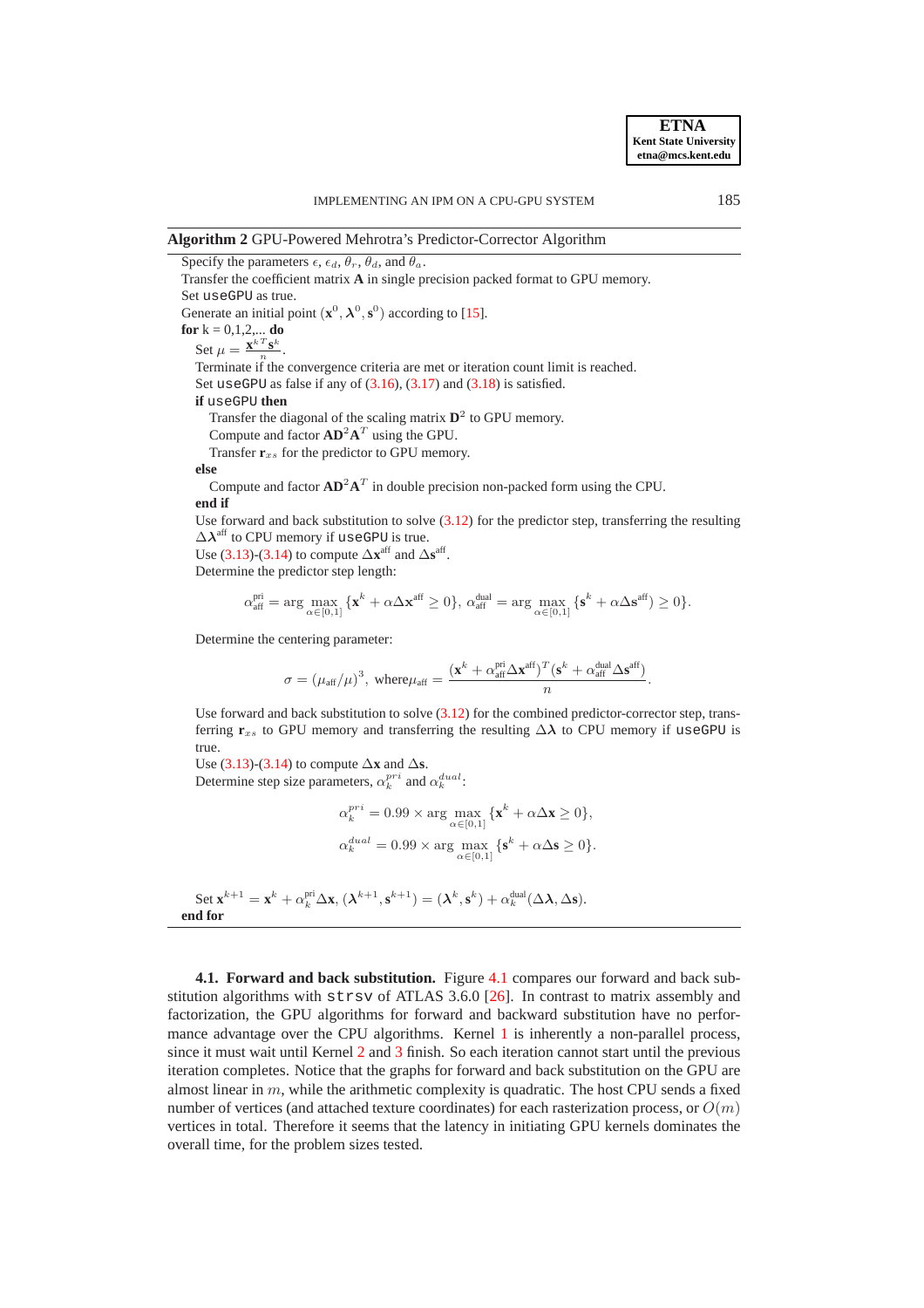<span id="page-12-0"></span>

Fig. 4.1: Timing result for forward and back substitution.

The combined time required for moving the packed Cholesky factor to the CPU and performing strsv is much less than that for the GPU algorithms. Thus, transferring the factor to the CPU memory and doing forward and back substitution using the CPU results in better performance in the IPM, unless the CPU can be performing other useful work while the GPU is computing.

**4.2. Interior point method.** We set the termination tolerance parameter  $\epsilon$  to  $10^{-8}$ . Other parameters are set as follows:

$$
\theta_r=10^{-2}, \epsilon_d=10^{-4}, \theta_d=10^3, \text{ and } \theta_a=10^5.
$$

We used the packed version for matrix assembly and factorization. We implemented the two options for the substitution: transferring the Cholesky factor to the CPU, or using the GPU to solve the triangular systems. We compared these two options with our full double precision MATLAB implementation<sup>6</sup> without using the GPU for solving the normal equations  $(3.12)$ and with MATLAB's linprog function. The results are shown in Table [4.1](#page-14-5) and in Figure [4.2.](#page-13-0)

The NETLIB problems are not large enough to gain a performance advantage using the GPU. As illustrated in Table [4.1,](#page-14-5) the full double precision CPU version usually needs fewer iterations to terminate than the GPU versions. We generated random problems with each constraint in the dual tangent to the unit sphere as described in [\[25\]](#page-15-24). Results are summarized in Figure [4.2.](#page-13-0) Our algorithms using the GPU are slower for small problems but faster than the full double precision CPU version for  $m > 640$ . In solving small problems, data transfer cost and communication latency prevent the solver from achieving good performance.

<sup>&</sup>lt;sup>6</sup>It is also possible to implement a CPU version of a hybrid single and double precision IPM, but MATLAB 7.2 running on 64bit Linux has a bug in interfacing with single precision BLAS routines. This bug prevented us from forming the normal equation matrix in single precision; see <http://www.mathworks.com/support/bugreports/details.html?rp=268001>. This bug is fixed in MAT-LAB 7.4.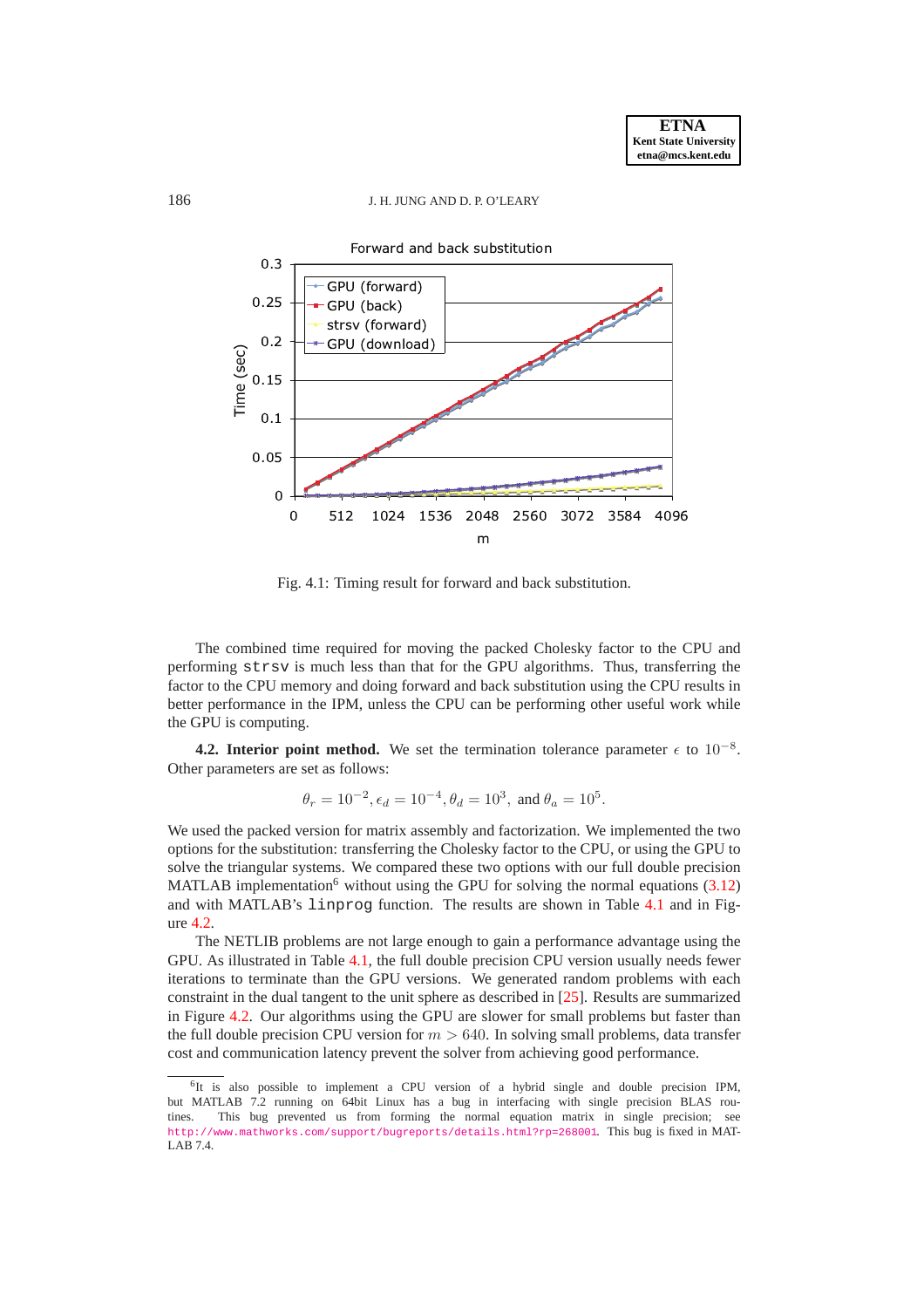



(a) Our algorithms are compared with MATLAB's linprog.

<span id="page-13-0"></span>

(b) Timing result for linprog is eliminated to magnify gap between the combined CPU-GPU solvers and the CPU only solver. In the bottom figure, we plot the ratio of the time for the CPU solver to that for the GPU-powered solvers. Values greater than 1 indicate a performance advantage for the GPU solver.

Fig. 4.2: We measured running time and iteration count of Algorithm [2](#page-11-1) on random problems. For sufficiently large problems, using the combined CPU-GPU solver yields better performance. The horizontal axis represents m, where we set  $n = 4m$ . GPU in the label means that the GPU is used for assembling and factoring matrices in Algorithm [2,](#page-11-1) whereas CPU means that the GPU is not used at all.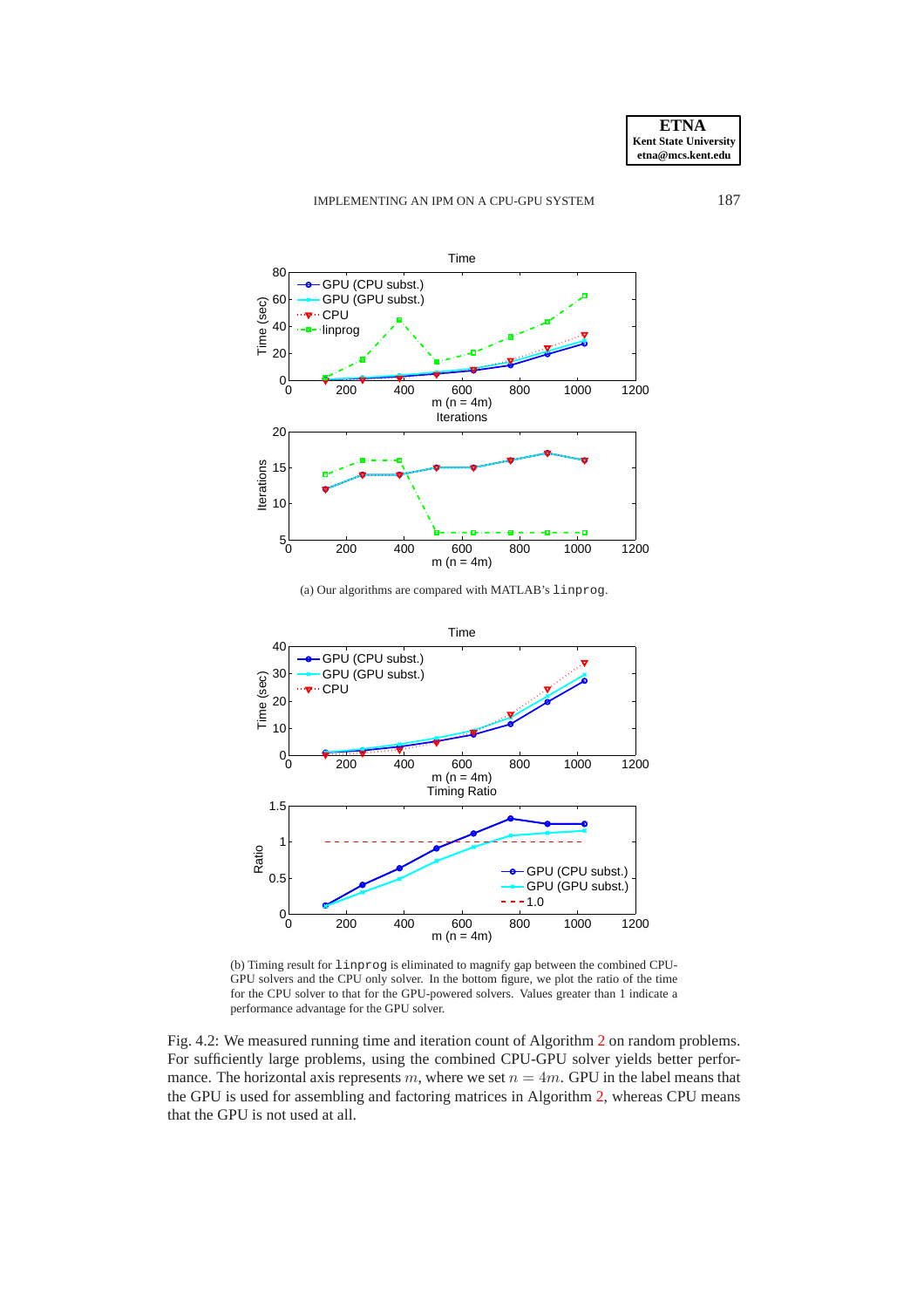<span id="page-14-5"></span>Table 4.1: We measured the running time and iteration count of Algorithm [2](#page-11-1) on NETLIB problems. The iteration count in parentheses represents the number of iterations at which the GPU is used for assembling and factoring the matrix for the normal equations. We used two versions of the GPU algorithm. The one labeled (GPU subst.) uses the GPU to solve the triangular systems, and the other one, labeled (CPU subst.) uses the CPU. None of these problems is sufficiently large to get performance gain through using a GPU.

|          |                  | GPU (GPU subst.)  |         | GPU (CPU subst.)  |            | <b>CPU</b>        |         |
|----------|------------------|-------------------|---------|-------------------|------------|-------------------|---------|
| Problem  | <b>Size</b>      | <b>Iterations</b> | Time(s) | <b>Iterations</b> | Time $(s)$ | <b>Iterations</b> | Time(s) |
| afiro    | $27 \times 51$   | 9(7)              | 0.19    | 9(7)              | 0.21       | 9                 | 0.01    |
| adlittle | $56 \times 138$  | 11(9)             | 0.47    | 11(9)             | 0.34       | 11                | 0.01    |
| agg2     | $516 \times 758$ | 20(15)            | 6.16    | 20(15)            | 4.07       | 20                | 2.68    |
| agg3     | $516 \times 758$ | 20(16)            | 6.35    | 28(17)            | 5.25       | 20                | 2.68    |
| bandm    | $305 \times 472$ | 17(8)             | 2.06    | 17(8)             | 1.39       | 17                | 0.61    |
| beaconfd | $173 \times 295$ | 9(4)              | 0.59    | 9(4)              | 0.39       | 9                 | 0.09    |
| blend    | $74 \times 114$  | 11(6)             | 0.34    | 11(6)             | 0.22       | 11                | 0.01    |
| e226     | $223 \times 472$ | 22(11)            | 2.24    | 21(11)            | 1.53       | 22                | 0.44    |
| sc50b    | $50 \times 78$   | 8(5)              | 0.21    | 8(5)              | 0.13       | 8                 | 0.01    |
| sctap1   | $300 \times 660$ | 15(12)            | 3.17    | 15(12)            | 2.16       | 15                | 0.65    |

MATLAB's linprog is slower than our algorithms even when it terminates with fewer iterations. It fails to converge to an optimal solution for problems with  $m > 512$ . It uses LIP-SOL [\[30\]](#page-15-25) which always uses a Cholesky-infinity factorization supporting only sparse matrices. This causes overhead in factorization of dense normal equations matrices. Modifying the Cholesky-infinity factorization to support dense matrices would improve the performance.

<span id="page-14-3"></span>**5. Conclusions.** We have presented a CPU-GPU algorithm for solving linear programming problems using interior point methods. This algorithm uses rectangular-packed matrix storage [\[5\]](#page-15-20) and uses the GPU for tasks such as matrix assembly, Cholesky factorization, and forward and back substitution. By comparing our implementations with a CPU implementation, we demonstrated that we can improve performance by using the GPU and mixed precision for sufficiently large dense problems. For some sparse problems, techniques such as supernodal multifrontal approaches can be used to create dense submatrices for which a GPU might be used. Since GPU architectures and programming languages are rapidly evolving, we expect that GPUs will be an increasingly attractive tool for matrix computation in the future.

**Acknowledgments.** We are grateful to the referees for their helpful comments.

#### REFERENCES

- <span id="page-14-1"></span>[1] J. BOLZ, I. FARMER, E. GRINSPUN, AND P. SCHRÖODER, Sparse matrix solvers on the GPU: conjugate *gradients and multigrid*, in ACM SIGGRAPH 2003 Papers, ACM, New York, NY, 2003, pp. 917–924.
- <span id="page-14-4"></span>[2] I. BUCK, T. FOLEY, D. HORN, J. SUGERMAN, K. FATAHALIAN, M. HOUSTON, AND P. HANRAHAN, *Brook for GPUs: stream computing on graphics hardware*, in ACM SIGGRAPH 2004 Papers, ACM, New York, NY, 2004, pp. 777–786.
- <span id="page-14-0"></span>[3] Z. FAN, F. QIU, A. KAUFMAN, AND S. YOAKUM-STOVER, *GPU cluster for high performance computing*, in Proceedings of the 2004 ACM/IEEE Conference on Supercomputing, IEEE, Washington, DC, 2004, p. 47.
- <span id="page-14-2"></span>[4] N. GALOPPO, N. K. GOVINDARAJU, M. HENSON, AND D. MANOCHA, *LU-GPU: Efficient algorithms for solving dense linear systems on graphics hardware*, in Proceedings of the 2005 ACM/IEEE Conference on Supercomputing, IEEE, Washington, DC, 2005, p. 3.